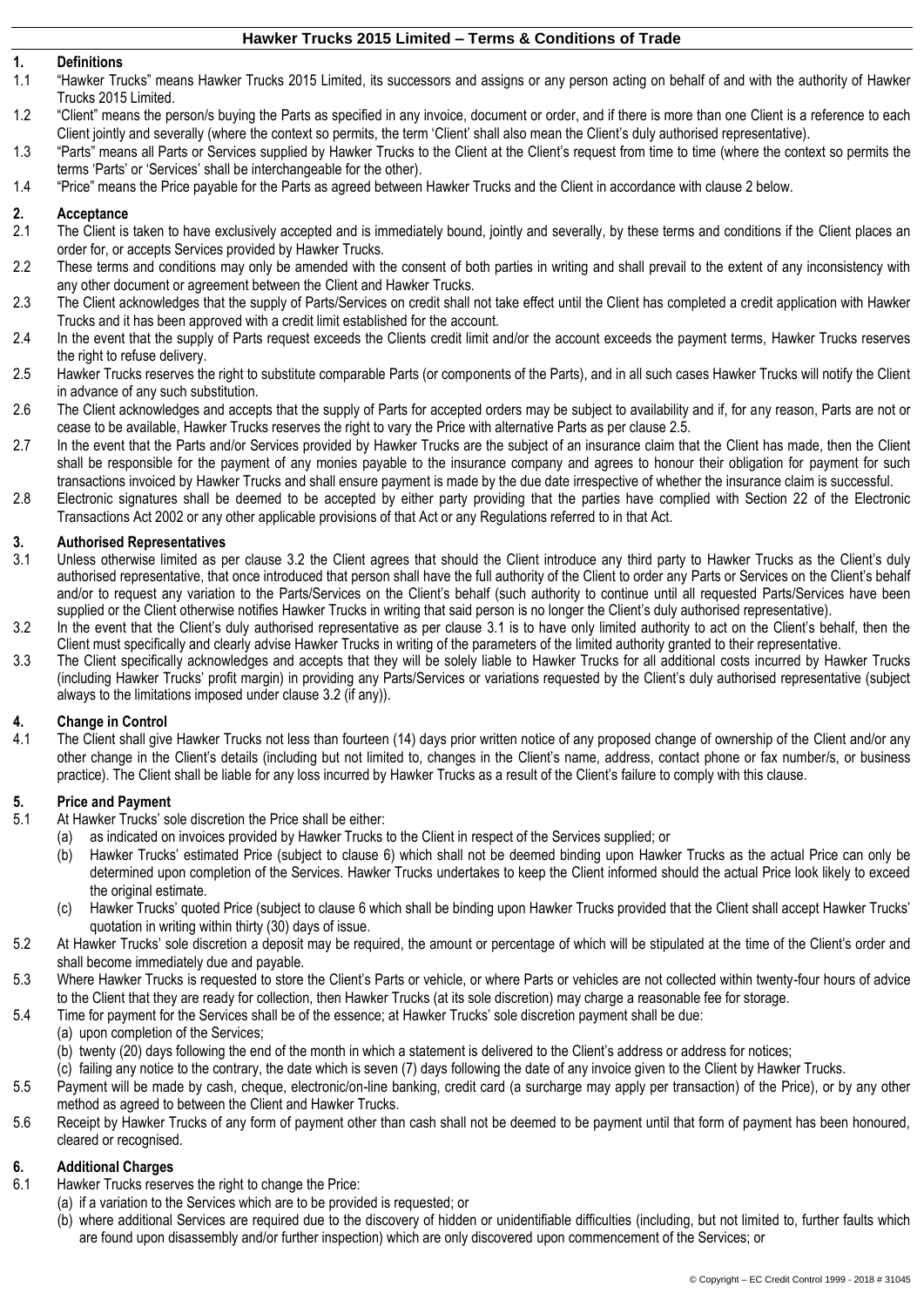- (c) in the event of increases to Hawker Trucks in the cost of labour or Parts, or fluctuations in currency exchange rates etc., which are beyond Hawker Trucks' control.
- 6.2 Any variations will be charged for on the basis of Hawker Trucks' quotation, and will be detailed in writing, and shown as variations on Hawker Trucks' invoice. The Client shall be required to respond to any variation submitted by Hawker Trucks within ten (10) working days. Failure to do so will entitle Hawker Trucks to add the cost of the variation to the Price. Payment for all variations must be made in full at the time of their completion.
- 6.3 Where Hawker Trucks is requested to store the Client's vehicle, or where the vehicle is not collected within twenty-four (24) hours of advice to the Client that it is ready for collection, then Hawker Trucks (at its sole discretion) may charge a fee of (\$75.00 per day) for storage.
- 6.4 All tow and/or salvage fees will be charged to the Client, and will be added to the Price.
- 6.5 If Hawker Trucks has been requested by the Client to diagnose a fault that requires disassembly and/or testing, all costs involved will be charged to the Client irrespective of whether or not the repair goes ahead.
- 6.6 The Client acknowledges and agrees that Hawker Trucks shall be entitled to:
	- (a) retain any components replaced during the provision of the Services; and
		- (b) the right to retain all proceeds obtained from the sale of such components to any auto recycler or salvage yard.

## **7. Delivery**

- At Hawker Trucks' sole discretion delivery of the Services shall take place when:
	- (a) Hawker Trucks provides the Services at Hawker Trucks' address; or
	- (b) Hawker Trucks provides the Services at the Client's nominated address.
- 7.2 Where Hawker Trucks is to provide any Services at the Client's nominated address then the Client shall be liable for all costs incurred by Hawker Trucks from the time they depart from, and until they return to, their normal place of work (including, but not limited to, mileage and time calculated at Hawker Trucks standard rates and any Parts purchased for the Services).
- 7.3 Any time or date given by Hawker Trucks to the Client is an estimate only. The Client must still accept delivery of the Parts even if late and Hawker Trucks will not be liable for any loss or damage incurred by the Client as a result of the delivery being late.

# **8. Risk**

- Risk of damage to or loss of the Parts passes to the Client on Delivery and the Client must insure the Parts on or before Delivery.
- 8.2 If any of the Parts are damaged or destroyed following delivery but prior to ownership passing to the Client, Hawker Trucks is entitled to receive all insurance proceeds payable for the Parts. The production of these terms and conditions by Hawker Trucks is sufficient evidence of Hawker Trucks' rights to receive the insurance proceeds without the need for any person dealing with Hawker Trucks to make further enquiries.
- 8.3 The Client acknowledges and agrees that where Hawker Trucks has performed temporary repairs on the vehicle that:
	- (a) Hawker Trucks offers no guarantee against the reoccurrence of the initial fault, or any further damage caused; and
- (b) Hawker Trucks will immediately advise the Client of the fault and shall provide the Client with an estimate for the full repair of the vehicle.
- 8.4 The Client acknowledges that Hawker Trucks is only responsible for Parts that are replaced/repaired by Hawker Trucks, and that in the event that other components subsequently fail, the Client agrees to indemnify Hawker Trucks against any loss or damage to the Parts or the Client's vehicle, or caused by the components, or any part thereof howsoever arising.
- 8.5 Hawker Trucks shall not be liable for the loss of or damage to the Client's vehicle, its accessories or contents while being repaired or operated in connection with the authorised Services (including in the event of a call-out: it shall be the Client's responsibility to remain with the vehicle to ensure security of the same), unless caused by the negligence of Hawker Trucks, or Hawker Trucks' employees.
- 8.6 Hawker Trucks will accept no responsibility for valuables or other items left in the Client's vehicle. It is the Client's responsibility to remove any valuables from the Client's vehicle prior to servicing/repair.
- 8.7 It is the Client's responsibility to ensure that the Client's vehicle is insured against all possible damage (including, but not limited to, the perils of accident, fire, theft and burglary and all other usual risks) whilst stored at Hawker Trucks' premises. The vehicle is at all times stored and repaired at the Client's sole risk.
- 8.8 In the event Hawker Trucks perform any modifications that may render the vehicle non-compliant with relevant legislation; the Client warrants that the vehicle will not be used in any such way that contravenes law and indemnifies Hawker Trucks from any damage, loss, claims etc.

## **9. Title**

- <span id="page-1-0"></span>9.1 Hawker Trucks and the Client agree that ownership of the Parts shall not pass until: (a) the Client has paid Hawker Trucks all amounts owing to Hawker Trucks; and
	- (b) the Client has met all of its other obligations to Hawker Trucks.
- 9.2 It is further agreed that:
	- (a) until ownership of the Parts passes to the Client in accordance with clause [9.1](#page-1-0) that the Client is only a bailee of the Parts and must return the Parts to Hawker Trucks on request.
	- (b) the Client holds the benefit of the Client's insurance of the Parts on trust for Hawker Trucks and must pay to Hawker Trucks the proceeds of any insurance in the event of the Parts being lost, damaged or destroyed.
	- (c) the Client must not sell, dispose, or otherwise part with possession of the Parts other than in the ordinary course of business and for market value. If the Client sells, disposes or parts with possession of the Parts then the Client must hold the proceeds of any such act on trust for Hawker Trucks and must pay or deliver the proceeds to Hawker Trucks on demand.
	- (d) the Client should not convert or process the Parts or intermix them with other goods but if the Client does so then the Client holds the resulting product on trust for the benefit of Hawker Trucks and must sell, dispose of or return the resulting product to Hawker Trucks as it so directs.
	- (e) the Client irrevocably authorises Hawker Trucks to enter any premises where Hawker Trucks believes the Parts are kept and recover possession of the Parts.
	- (f) Hawker Trucks may recover possession of any Parts in transit whether or not delivery has occurred.
	- (g) the Client shall not charge or grant an encumbrance over the Parts nor grant nor otherwise give away any interest in the Parts while they remain the property of Hawker Trucks.
	- (h) Hawker Trucks may commence proceedings to recover the Price of the Parts sold notwithstanding that ownership of the Parts has not passed to the Client.

## <span id="page-1-2"></span>**10. Personal Property Securities Act 1999 ("PPSA")**

<span id="page-1-1"></span>10.1 Upon assenting to these terms and conditions in writing the Client acknowledges and agrees that: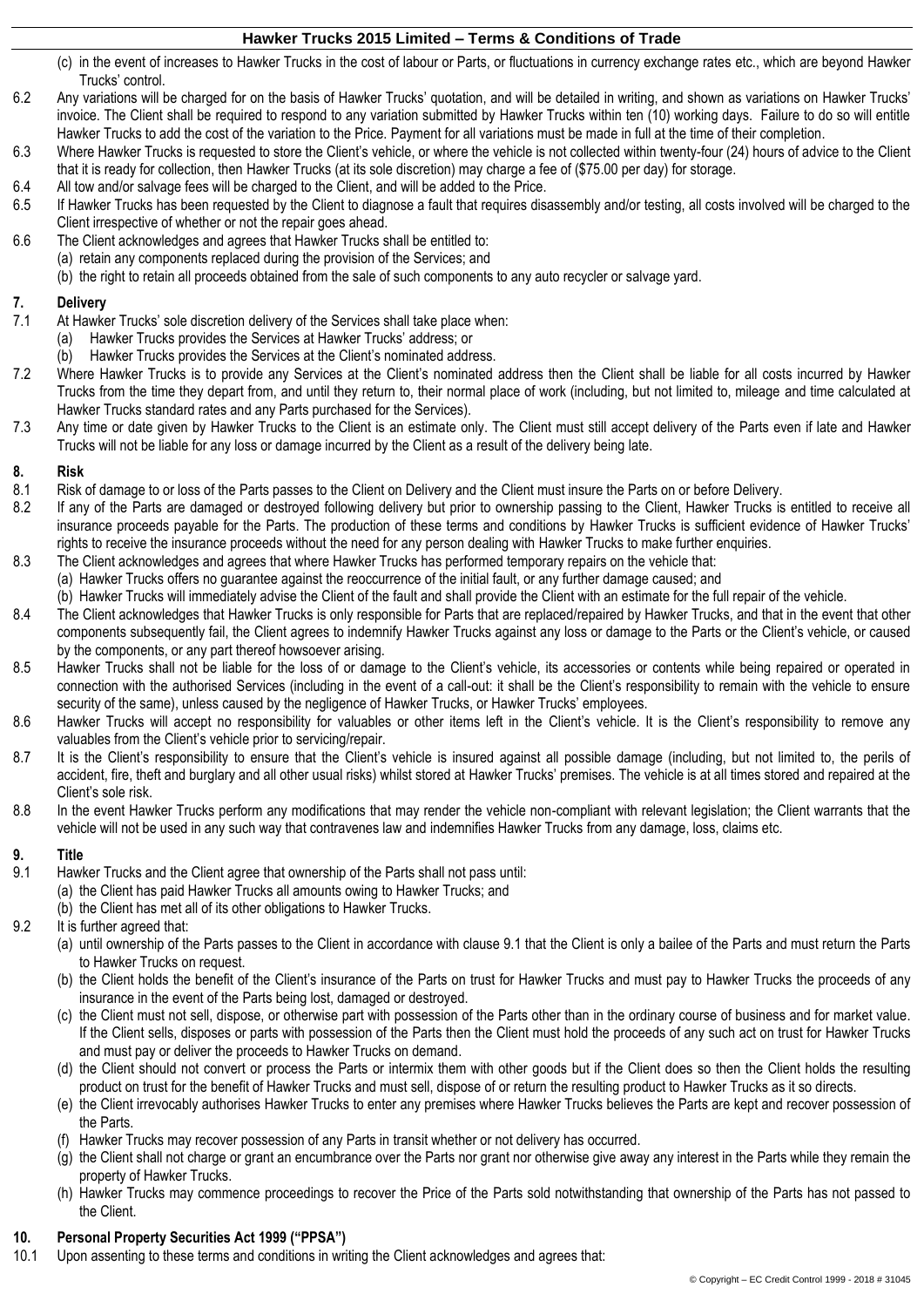- (a) these terms and conditions constitute a security agreement for the purposes of the PPSA; and
- (b) a security interest is taken in all Parts previously supplied by Hawker Trucks to the Client (if any) and all Parts that will be supplied in the future by Hawker Trucks to the Client.
- 10.2 The Client undertakes to:
	- (a) sign any further documents and/or provide any further information (such information to be complete, accurate and up-to-date in all respects) which Hawker Trucks may reasonably require to register a financing statement or financing change statement on the Personal Property Securities Register;
	- (b) indemnify, and upon demand reimburse, Hawker Trucks for all expenses incurred in registering a financing statement or financing change statement on the Personal Property Securities Register or releasing any Parts charged thereby;
	- (c) not register a financing change statement or a change demand without the prior written consent of Hawker Trucks; and
	- (d) immediately advise Hawker Trucks of any material change in its business practices of selling the Parts which would result in a change in the nature of proceeds derived from such sales.
- 10.3 Hawker Trucks and the Client agree that nothing in sections 114(1)(a), 133 and 134 of the PPSA shall apply to these terms and conditions.
- 10.4 The Client waives its rights as a debtor under sections 116, 120(2), 121, 125, 126, 127, 129, 131 and 132 of the PPSA.
- <span id="page-2-0"></span>10.5 Unless otherwise agreed to in writing by Hawker Trucks, the Client waives its right to receive a verification statement in accordance with section 148 of the PPSA.
- 10.6 The Client shall unconditionally ratify any actions taken by Hawker Trucks under clause[s 10.1](#page-1-1) to [10.5.](#page-2-0)

#### **11. Client's Disclaimer**

11.1 The Client hereby disclaims any right to rescind, or cancel any contract with Hawker Trucks or to sue for damages or to claim restitution arising out of any inadvertent misrepresentation made to the Client by Hawker Trucks and the Client acknowledges that the Services are bought relying solely upon the Client's skill and judgement.

## **12. Defects and Returns**

- <span id="page-2-1"></span>The Client shall inspect the Services/Parts on delivery and shall within seven (7) days of delivery (time being of the essence) notify Hawker Trucks of any alleged defect, shortage in quantity, damage or failure to comply with the description or quote and. The Client shall immediately cease using the vehicle and shall afford Hawker Trucks an opportunity to inspect the Services/Parts within a reasonable time following delivery if the Client believes the Services/Parts are defective in any way. If the Client shall fail to comply with these provisions the Services/Parts shall be presumed to be free from any defect or damage. For defective Services/Parts, which Hawker Trucks has agreed in writing that the Client is entitled to reject, Hawker Trucks' liability is limited to either (at Hawker Trucks' discretion) replacing the Services/Parts or repairing the Services/Parts.
- 12.2 Parts will not be accepted for return other than in accordance with [12.1](#page-2-1) above, and provided that:
	- (a) the Client has complied with the provisions of claus[e 12.1;](#page-2-1) and
	- (b) Hawker Trucks has agreed in writing to accept the return of the Parts; and
	- (c) the Parts are returned at the Client's cost within seven (7) days of the delivery date; and
	- (d) Hawker Trucks will not be liable for Parts which have not been stored or used in a proper manner; and
	- (e) the Parts are returned in the condition in which they were delivered and with all packaging material, brochures and instruction material in as new condition as is reasonably possible in the circumstances.

#### **13. Warranty**

- 13.1 For Parts not manufactured by Hawker Trucks, the warranty shall be the current warranty provided by the manufacturer of the Parts. Hawker Trucks shall not be bound by nor be responsible for any term, condition, representation or warranty other than that which is given by the manufacturer of the Parts.
- 13.2 Unless expressly agreed in writing, any manufacturer's warranty does not cover those items considered consumables such as belts, oil, gaskets etc.
- 13.3 In the case of second hand Parts, the Client acknowledges that he has had full opportunity to inspect the same and that he accepts the same with all faults, as is and acknowledges that no warranty is given by Hawker Trucks as to the quality or suitability of the Part(s) for any purpose and any implied warranty, statutory or otherwise, is expressly excluded. Hawker Trucks shall not be responsible for any consequential loss or damage howsoever arising out of the use of second hand Parts.

#### **14. Consumer Guarantees Act 1993**

14.1 If the Client is acquiring Parts for the purposes of a trade or business, the Client acknowledges that the provisions of the Consumer Guarantees Act 1993 do not apply to the supply of Parts by Hawker Trucks to the Client.

#### **15. Default and Consequences of Default**

- 15.1 Interest on overdue invoices shall accrue daily from the date when payment becomes due, until the date of payment, at a rate of two and a half percent (2.5%) per calendar month (and at Hawker Trucks' sole discretion such interest shall compound monthly at such a rate) after as well as before any judament.
- 15.2 If the Client owes Hawker Trucks any money the Client shall indemnify Hawker Trucks from and against all costs and disbursements incurred by Hawker Trucks in recovering the debt (including but not limited to internal administration fees, legal costs on a solicitor and own client basis, Hawker Trucks' collection agency costs, and bank dishonour fees).
- 15.3 Further to any other rights or remedies Hawker Trucks may have under this contract, if a Client has made payment to Hawker Trucks by credit card, and the transaction is subsequently reversed, the Client shall be liable for the amount of the reversed transaction, in addition to any further costs incurred by Hawker Trucks under this clause [10,](#page-1-2) where it can be proven that such reversal is found to be illegal, fraudulent or in contravention to the Client's obligations under this agreement.
- 15.4 Without prejudice to any other remedies Hawker Trucks may have, if at any time the Client is in breach of any obligation (including those relating to payment) under these terms and conditions Hawker Trucks may suspend or terminate the supply of Parts to the Client. Hawker Trucks will not be liable to the Client for any loss or damage the Client suffers because Hawker Trucks has exercised its rights under this clause.
- 15.5 Without prejudice to Hawker Trucks' other remedies at law Hawker Trucks shall be entitled to cancel all or any part of any order of the Client which remains unfulfilled and all amounts owing to Hawker Trucks shall, whether or not due for payment, become immediately payable if:
	- (a) any money payable to Hawker Trucks becomes overdue, or in Hawker Trucks' opinion the Client will be unable to make a payment when it falls due;